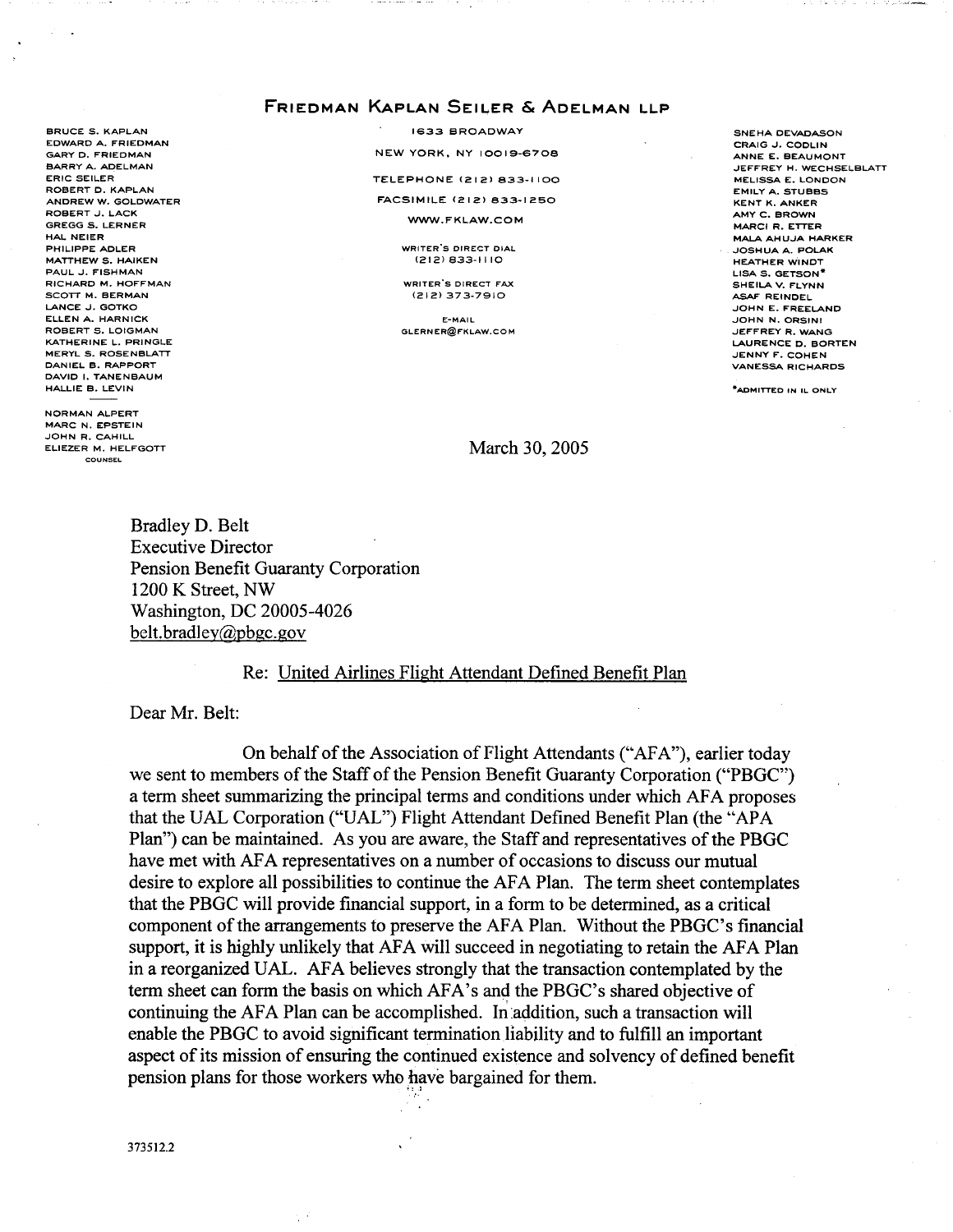UAL has steadfastly maintained that termination and replacement of its defined benefit pension plans is necessary if UAL is to be successfully reorganized. In UAL's Annual Report on Form 10-K for the fiscal year ended December 31, 2004, UAL stated in its Management's Discussion and Analysis of Financial Condition and Results of Operations that "[w]e believe that in order to obtain non-guaranteed exit financing, and successfully reorganize and emerge from Chapter 11 bankruptcy proceedings, it is necessary to terminate and replace our defined benefit pension plans." AFA does not believe that UAL has seriously considered the possibility that a financially-sound, reorganized UAL can emerge from bankruptcy with the AFA Plan unchanged. UAL has sought to paint all four of its defined benefit pension plans with the same broad brush despite the existence of crucial differences between the AFA Plan and the other three defined benefit plans that UAL had historically maintained for its workforce. AFA strongly believes that important factors unique to the AFA Plan militate in favor of preserving the AFA Plan.

First, the AFA Plan, by any reasonable measure, is affordable for UAL. This is in no small part due to the significant reduction in benefits agreed to by AFA in 2003. In fact, as a result of these changes, over the next six years the actuarial "normal" cost" (more or less the actuarial present value of the benefits earned) is actually less than the defined contribution plan currently offered by UAL. Accordingly, it is not as if the benefits will explode should the AFA Plan not be terminated. Indeed, the AFA Plan is. clearly the least expensive pension plan for UAL to maintain. Over the next six years, the aggregate funding needs of the AFA Plan are projected to be approximately \$500 million, representing only approximately 11% of the total pension obligations of UAL in respect of the four defined benefit plans that UAL had historically maintained.

Second, although the AFA Plan provides for <sup>a</sup> very modest level of benefits for this class of non-highly compensated employees, it represents an indispensable portion of the individual participants' expected retirement income. The projected benefit at retirement for a flight attendant with an assumed salary of \$45,640 who has worked 26 years and retires at age 56 (the historical average age of a flight attendant at retirement) is approximately \$1,575 per month, hardly the foundation of a sumptuous retirement. Should UAL be permitted to terminate the AFA Plan, this average flight attendant's projected retirement benefit would be reduced to approximately \$1,000 per month, a pension benefit that might not provide for a standard of living at retirement that is above the poverty level. The defined contribution plan that UAL is proposing to substitute for the AFA Plan will replace, by UAL's own calculations, only <sup>a</sup> small fraction of the benefits that the AFA Plan is designed to provide.

Lastly, unlike any other labor group, AFA's members are offering to invest their own funds to contribute to reestablishing the solvency of the AFA Plan. AFA is prepared to contribute to the AFA Plan the UAL equity it will receive pursuant to the reorganization, obtained at the cost of nearly \$1 billion in wage and other contractual reductions, as well as any note that UAL would issue to AFA to replace the value of the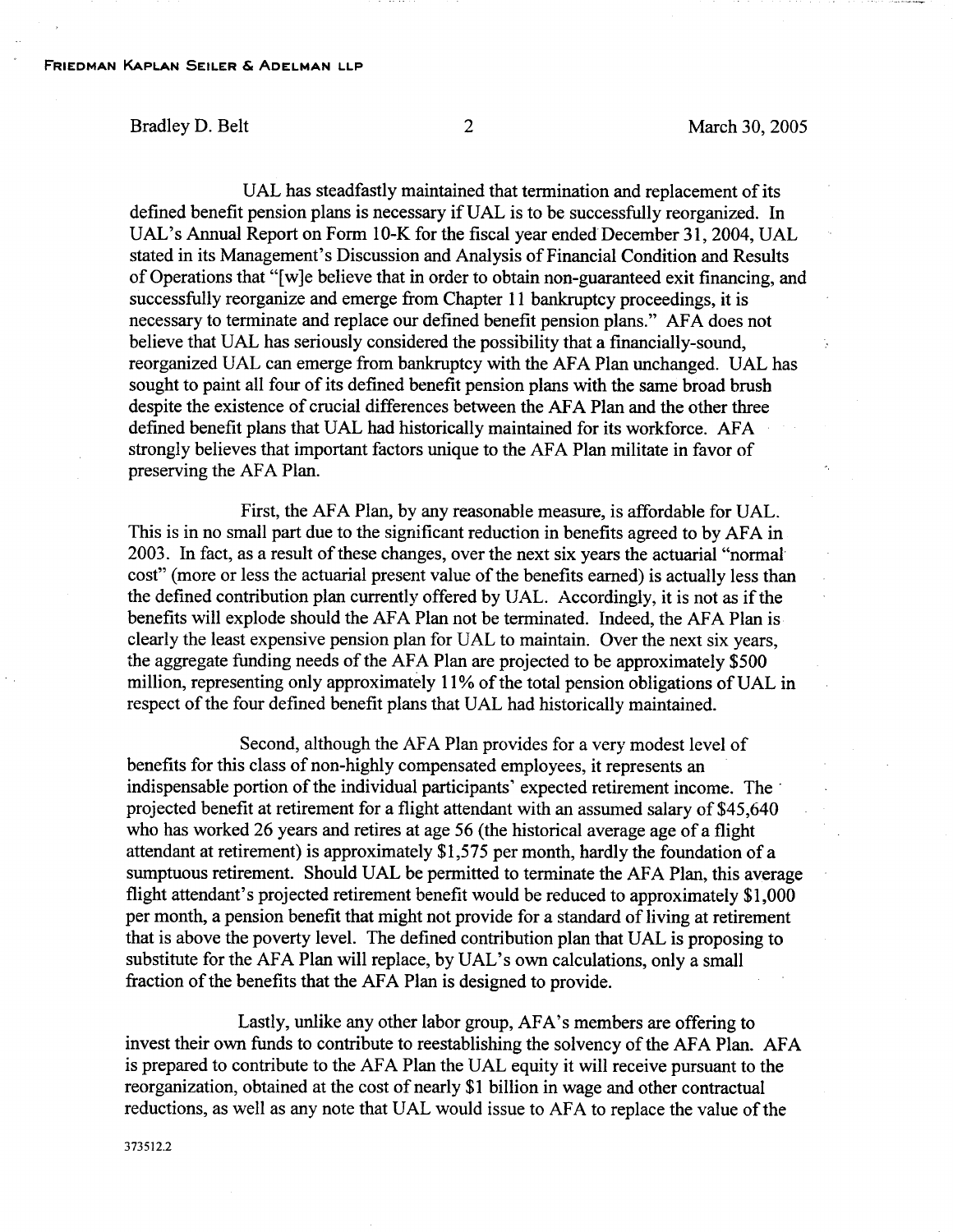Bradley D. Belt 30, 2005

benefits AFA would lose under UAL's proposal to terminate the AFA Plan. In addition, the flight attendants will forego participating in UAL's proposed defined contribution plan and instead direct that those contributions be made directly to the AFA Plan.

UAL has sought to create significant momentum towards terminating all of its defined benefit pension plans, including the AFA Plan. A clear and unambiguous indication from the PBGC that the termination of the AFA Plan is not necessary for UAL to reorganize and emerge successfully from Chapter <sup>11</sup> is urgently needed if the AFA Plan is to be preserved. As you know, the Section 1113 and pension termination litigation is currently scheduled to begin on April 11, 2005. AFA strongly believes that with the influence and support of the PBGC, including some form of financial participation, the AFA Plan can be preserved, thereby enabling the PBGC to carry out its mission of ensuring the continued existence of defined benefit plans for those who have bargained for them. By working with the AFA to retain the AFA Plan, the PBGC can avoid incurring the enormous liability that will result from termination and preserve the retirement security of the more than 20,000 flight attendants covered by the AFA Plan.

We appreciate your consideration of our proposal and look forward to hearing from you.

Very truly yours,

Gregg S. Lerner

cc: Jeffrey Cohen John Spencer Greg Davidowitch Robert Clayman

373512.2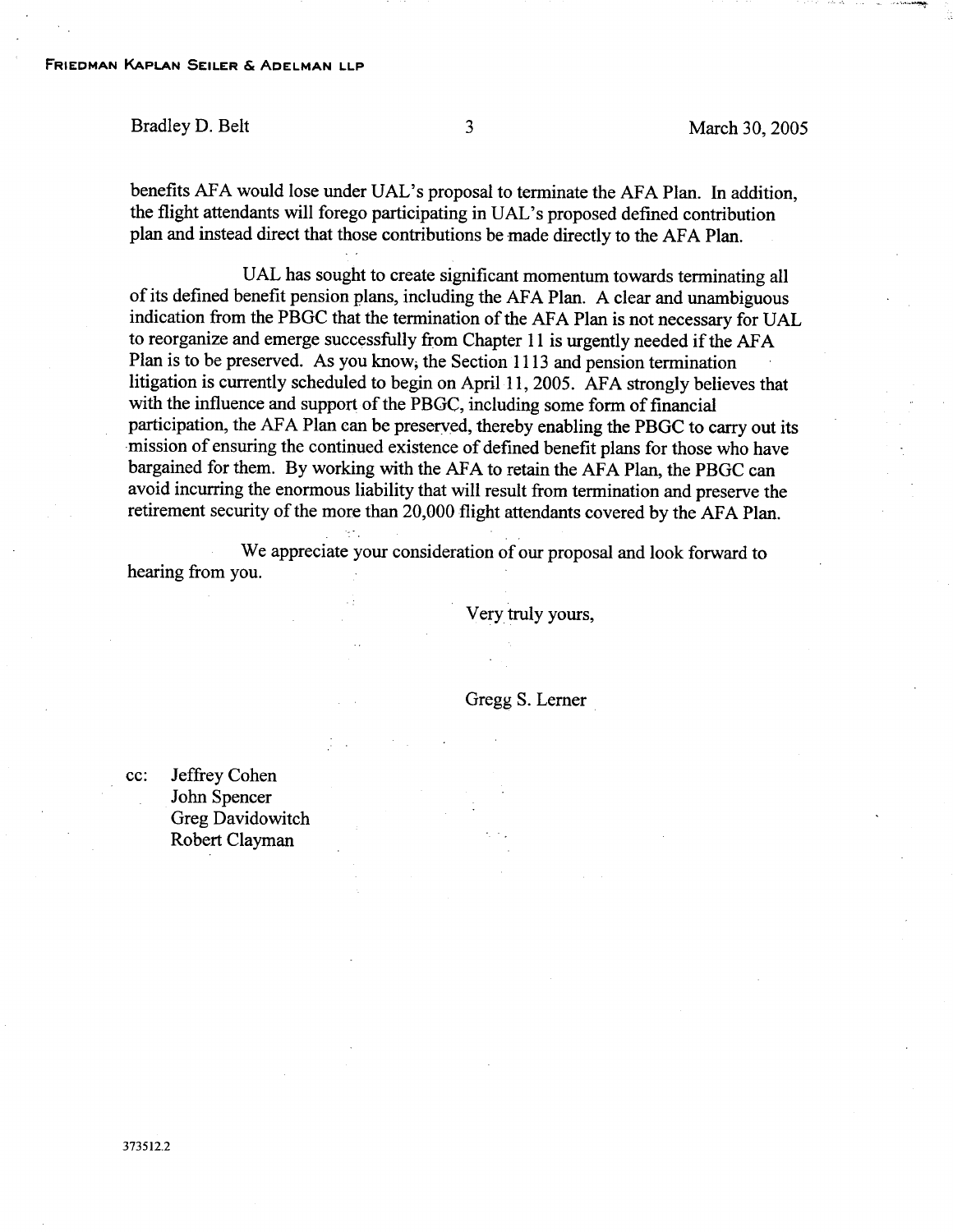# March 30, 2005

# AFA DRAFT Pension Plan Funding Proposal Presented to PBGC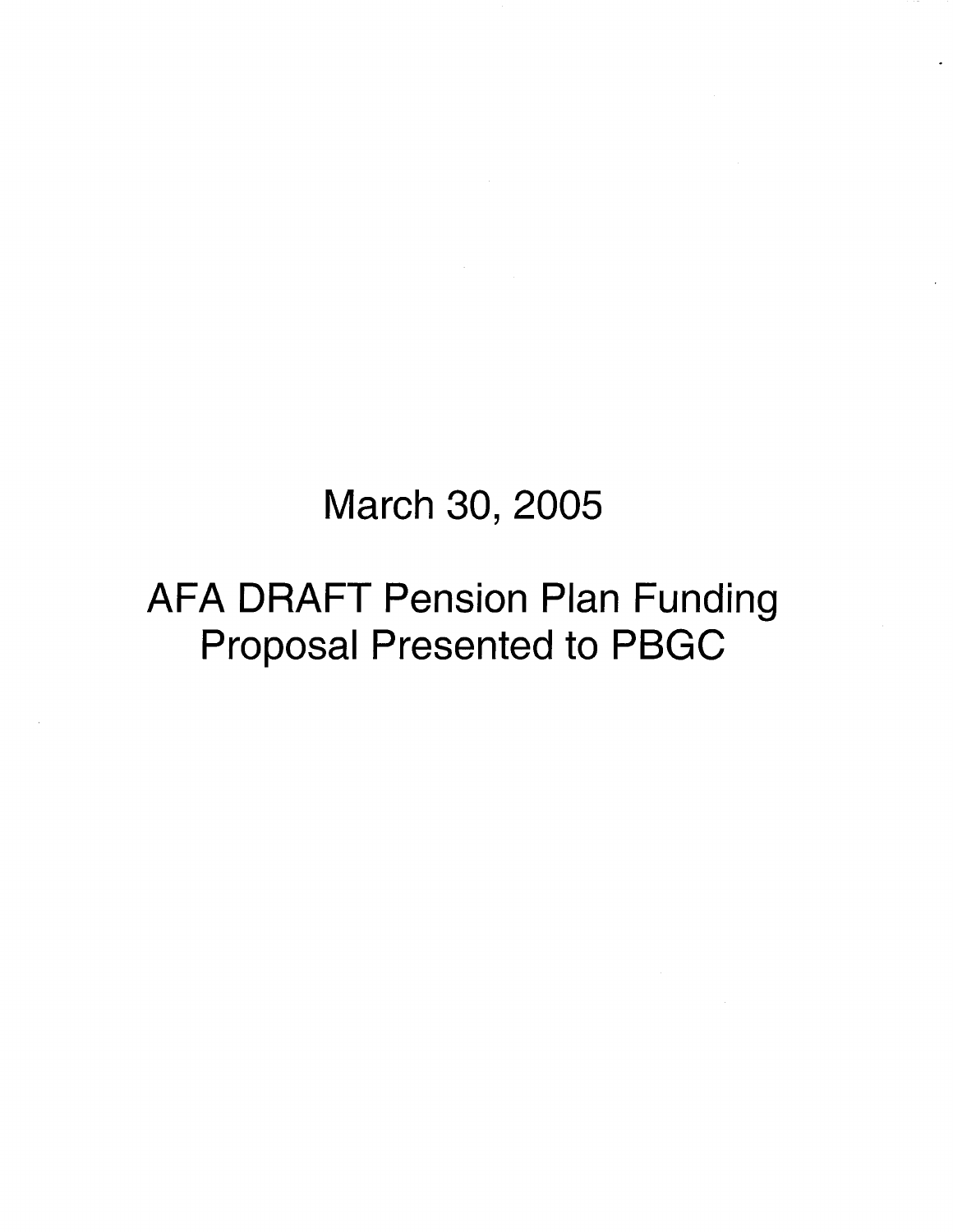## AFA Draft - 3/30/05

سيست متكتب كال

## **CONFIDENTIAL**

 $\frac{1}{2}$ 

### Term Sheet to Retain UAL Flight Attendant Defined Benefit Plan

| Objective of<br><b>Association of</b><br><b>Flight Attendants:</b> | To continue in effect the United Airlines ("UAL") Flight<br>Attendant Defined Benefit Plan (the "Plan"), with the present<br>benefits (as reduced in 2003) to the Association of Flight<br>Attendants ("AFA") unchanged.                                                                                                                                                                                                                                                                                                                                                                                                                                                                                                                        |
|--------------------------------------------------------------------|-------------------------------------------------------------------------------------------------------------------------------------------------------------------------------------------------------------------------------------------------------------------------------------------------------------------------------------------------------------------------------------------------------------------------------------------------------------------------------------------------------------------------------------------------------------------------------------------------------------------------------------------------------------------------------------------------------------------------------------------------|
|                                                                    | In order to accomplish this objective, AFA is willing to<br>٠<br>contribute, or cause to be contributed to the Plan, through<br>direct contributions by AFA (or other amounts that UAL<br>would otherwise pay to AFA or its members as listed below<br>under "Sources of Funding"), a portion of the amounts<br>necessary to fund the unfunded pension benefit obligation.                                                                                                                                                                                                                                                                                                                                                                      |
| <b>Pension Benefit</b><br>Guaranty<br><b>Corporation:</b>          | It is expected that the Pension Benefit Guaranty Corporation<br>("PBGC") will provide funding to the Plan, either through a<br>cash contribution, loan guarantee, pension bond, or other<br>acceptable consideration, in an amount sufficient to fund,<br>together with AFA's contributions, the full amount of UAL's<br>annual unfunded pension obligation to the Plan through<br>December 31, 2010. In addition, PBGC will provide, or<br>cooperate in obtaining, Internal Revenue Service funding<br>waivers or restructurings and other satisfactory funding<br>arrangements) and other accommodations in order to<br>facilitate the continuation of the Plan and avoid the PBGC<br>assuming liability resulting from terminating the Plan. |
|                                                                    | The PBGC will work with AFA and UAL to determine the<br>٠<br>most cost-effective means to achieve this objective.                                                                                                                                                                                                                                                                                                                                                                                                                                                                                                                                                                                                                               |
| <b>Sources of</b>                                                  | <u>Amount</u>                                                                                                                                                                                                                                                                                                                                                                                                                                                                                                                                                                                                                                                                                                                                   |
| <b>Funding:</b>                                                    | \$150-250 million<br>Value of UAL Common Stock<br>to be received in bankruptcy<br>based upon value of:<br>(i) AFA's unsecured claim<br>arising from prior wage<br>reductions (\$972 million),<br>(ii) the estimated amount of<br>the PBGC funding obligation<br>if the Plan is terminated (\$1.8)<br>billion),                                                                                                                                                                                                                                                                                                                                                                                                                                  |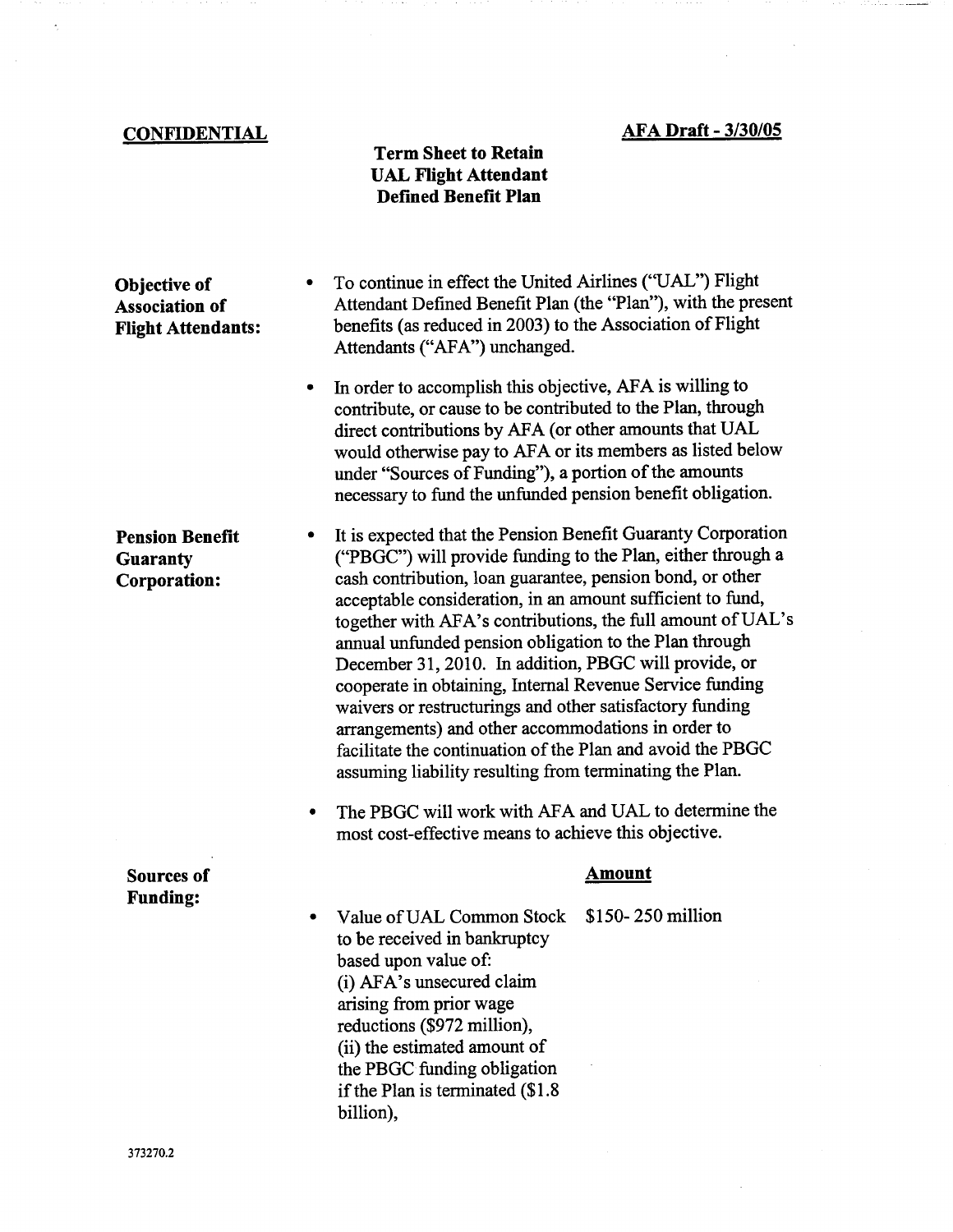(iii) current estimates of total allowed unsecured claims (\$25 billion), and (iv) the projected aggregate common equity value of UAL post-bankruptcy (between \$1.5 and \$2.5 billion). Specified amounts of the UAL equity to be received by AFA pursuant to the reorganization shall be contributed to the Plan by UAL annually as agreed upon by UAL and AFA.

- Defined Contribution Plan payments that UAL has proposed to make in lieu of payments under the Plan @ 4% per year through 2010 (\$27.5 million per year for six years).
- Note of like tenor to the note  $\bullet$ received by ALPA from UAL in consideration for terminating the pilots' defined benefit plan in a principal amount equal to the equivalent benefit afforded to the pilots for terminating their Defined Benefit Plan (AFA may seek to monetize the value of this note by reselling it and contributing the cash proceeds to the Plan).
- PBGC contribution, either  $\bullet$ through a cash contribution, loan guarantee, pension bond or other acceptable consideration.

#### \$ million

\$ million

### \$165 million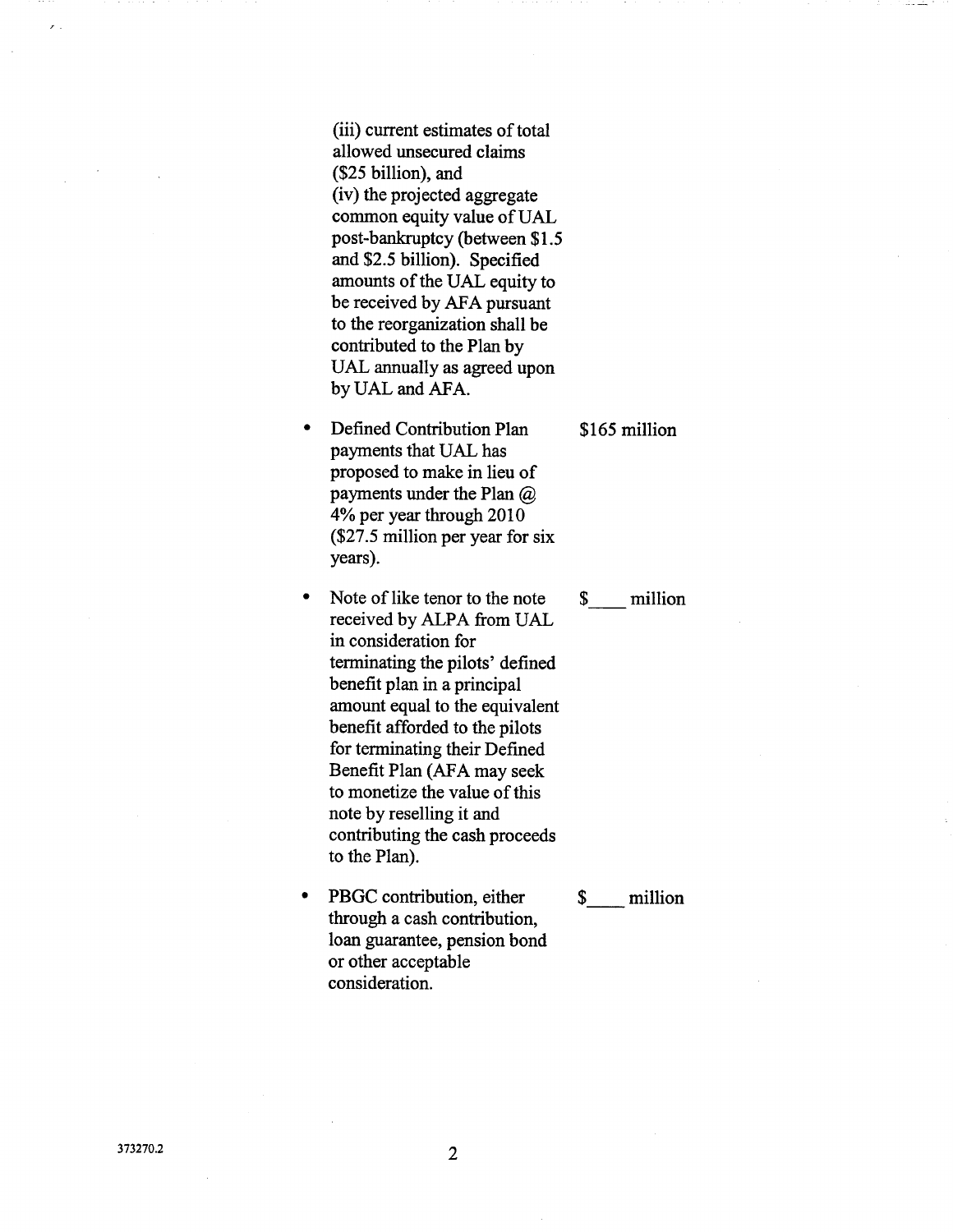# April 4, 2005

# AFA Pension Plan Funding Proposal, Incorporating PBGC Changes and Presented to United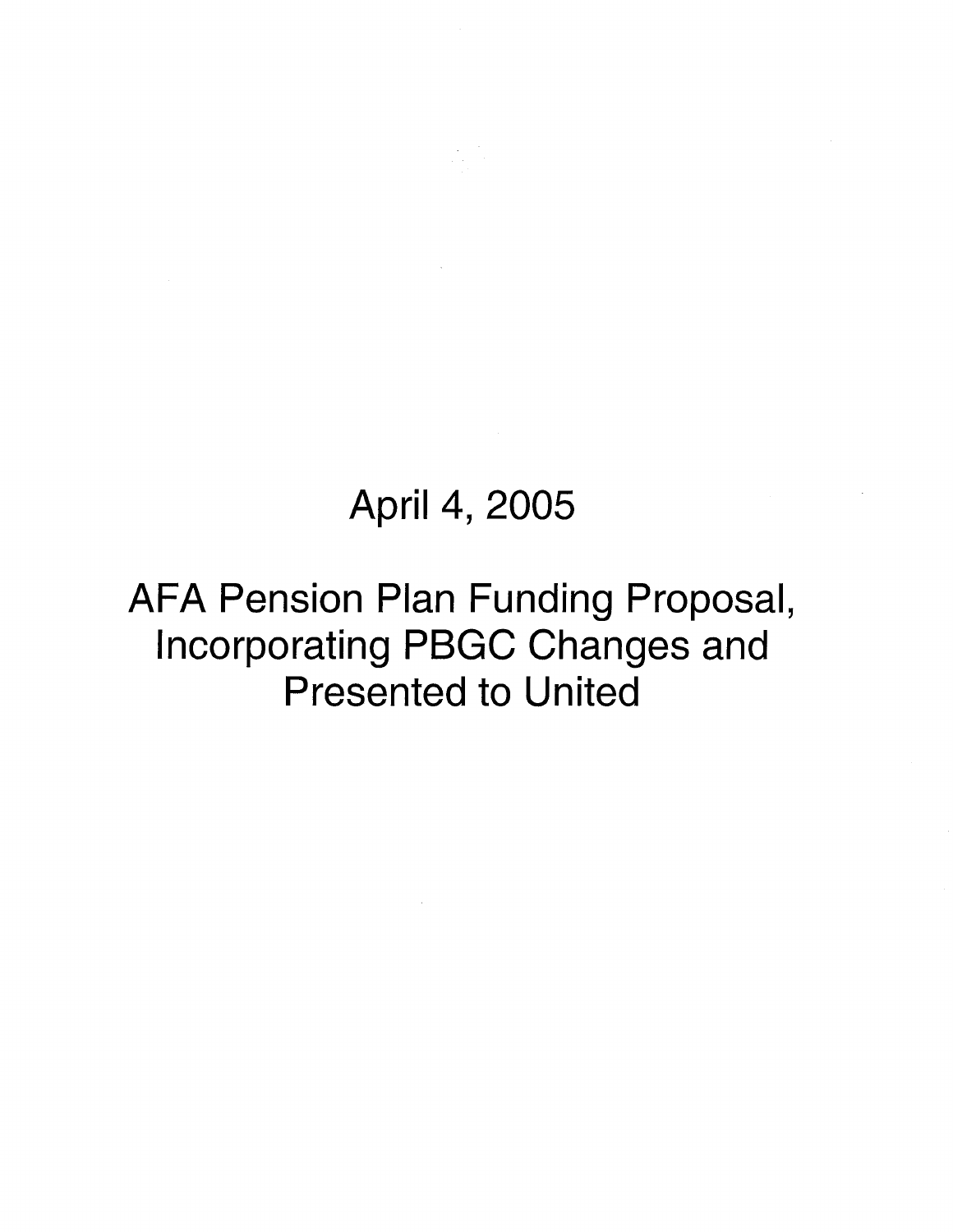#### **CONFIDENTIAL**

### Term Sheet to Retain UAL Flight Attendant Defined Benefit Plan

Objective of Association of Flight Attendants:

- To continue in effect the United Airlines ("UAL") Flight Attendant Defined Benefit Plan (the "Plan"), with the present benefits (as reduced in 2003) to the Association of Flight Attendants ("AFA") unchanged.
- In order to accomplish this objective, AFA is willing to  $\bullet$ contribute, or cause to be contributed to the Plan, through direct contributions by AFA (or other amounts that UAL would otherwise pay to AFA or its members as listed below under "Sources of Funding"), a portion of the amounts necessary to fund the unfunded pension benefit obligation.
- AFA, UAL, and the Pension Benefit Guaranty Corporation ("PBGC") will work jointly to determine the most costeffective means to achieve this objective.

#### Amount

\$150- 250 million Value of UAL Common Stock  $\bullet$ to be received in bankruptcy based upon value of: (i) AFA's unsecured claim arising from prior wage reductions (\$972 million), (ii) the estimated amount of the PBGC funding obligation if the Plan is terminated (\$1.8 billion), (iii) current estimates of total allowed unsecured claims (\$25 billion), and (iv) the projected aggregate common equity value of UAL post-bankruptcy (between \$1.5 and \$2.5 billion). Specified amounts of the UAL equity to be received by AFA pursuant to the reorganization shall be contributed to the Plan by UAL annually as agreed upon

Sources of Funding: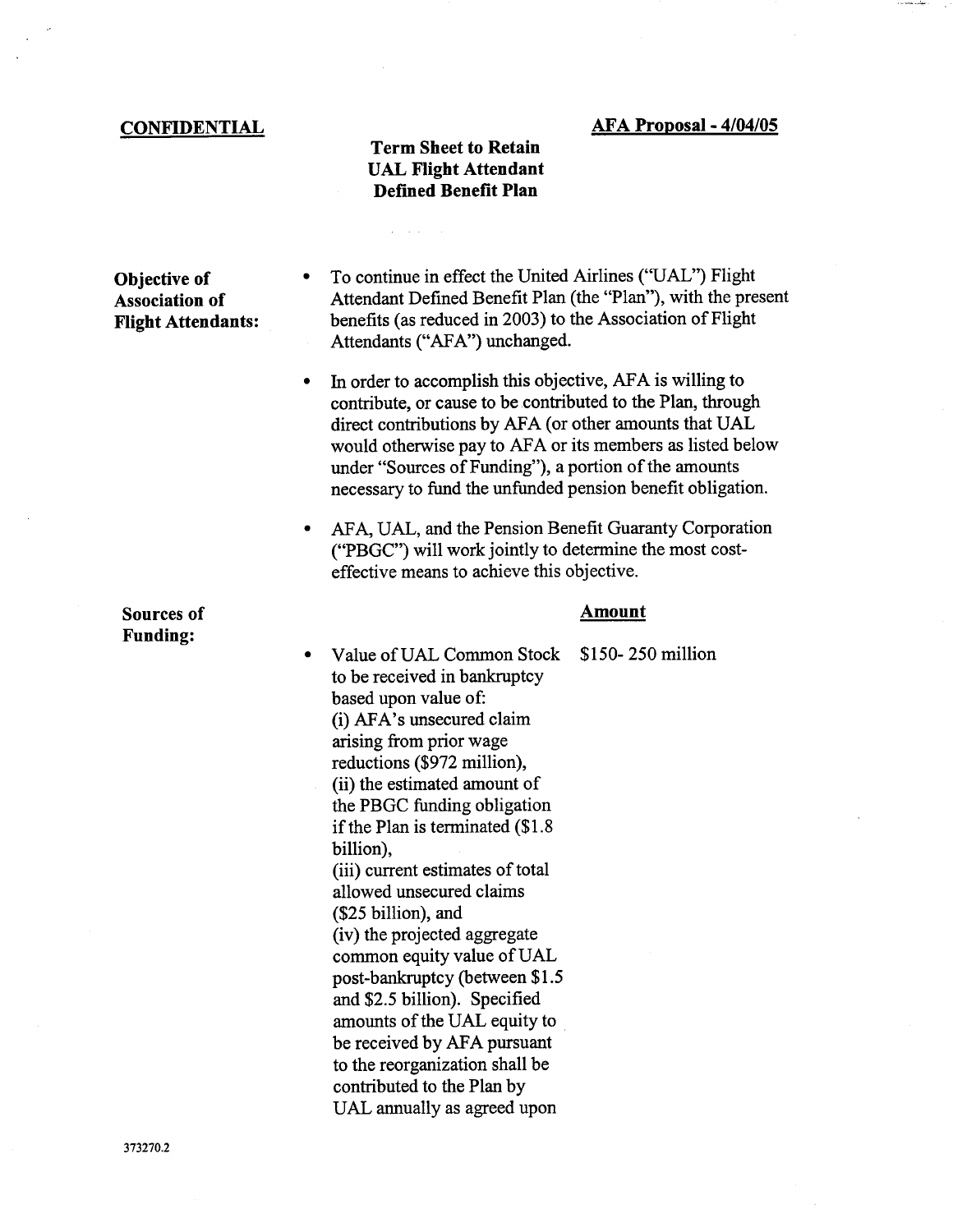by UAL and AFA.

- Defined Contribution Plan payments that UAL has proposed to make in lieu of payments under the Plan @ 4% per year through 2010 (\$27.5 million per year for six years).
- Note of like tenor to the note  $\bullet$ received by ALPA from UAL in consideration for terminating the pilots' defined benefit plan in a principal amount equal to the equivalent benefit afforded to the pilots for terminating their Defined Benefit Plan (AFA may seek to monetize the value of this note by reselling it and contributing the cash proceeds to the Plan).
- UAL will apply to the Intemal Revenue Service ("IRS") for waivers of its minimum funding contributions under Section 412 of the Internal Revenue Code, which request will be fully supported by AFA. The PBGC will give due consideration to the waiver request(s) and will provide its views to the IRS.
- The PBGC will contribute, if necessary, either through a cash contribution, loan guarantee, pension bond or other acceptable consideration an amount sufficient to fund, together with the above sources of funding, the full amount ofUAL's annual

### \$165 million

\$ million

\$ million